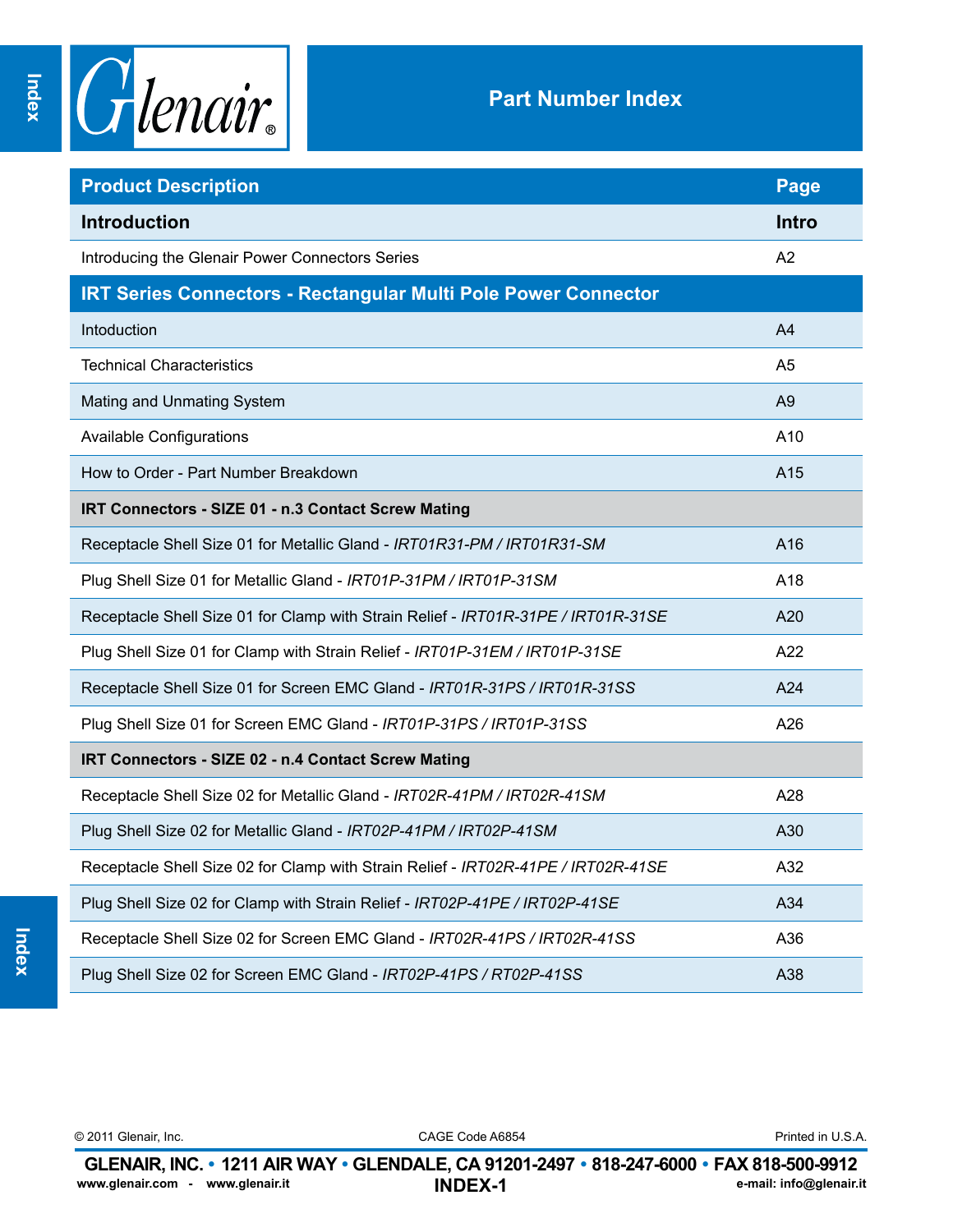## **Part Number Index**



**Index**

## **IRT Connectors - SIZE 03 - n.4 Contact Screw Mating**

| Receptacle Shell Size 03 for Metallic Gland - IRT03R-41PM / IRT03R-41SM           | A40 |
|-----------------------------------------------------------------------------------|-----|
| Plug Shell Size 03 for Metallic Gland - IRT03P-41PM / IRT03P-41SM                 | A42 |
| Receptacle Shell Size 03 for Clamp with Strain Relief - IRT03R-41PE / IRT03R-41SE | A44 |
| Plug Shell Size 03 for Clamp with Strain Relief - IRT03P-41PE / IRT03P-41SS       | A46 |
| Receptacle Shell Size 03 for Screen EMC Gland - IRT03R-41PS / IRT03R-41SS         | A48 |
| Plug Shell Size 03 for Screen EMC Gland - IRT03P-41PS / IRT03P-41SS0              | A50 |
| IRT Connectors - SIZE 04 - n.3 Contact Screw Mating                               |     |
| Receptacle Shell Size 04 for Metallic Gland - IRT04R-34PM / IRT04R-34SM           | A52 |
| Plug Shell Size 04 for Metallic Gland - IRT04P-34PM / IRT04P-34SM                 | A54 |
| Receptacle Shell Size 04 for Clamp with Strain Relief - IRT04R-34PE / IRT04R-34SE | A56 |
| Plug Shell Size 04 for Clamp with Strain Relief - IRT04P-34PE / IRT04P-34SE       | A58 |
| Receptacle Shell Size 04 for Screen EMC Gland - IRT04R-34PS / IRT04R-34SS         | A60 |
| Plug Shell Size 04 for Screen EMC Gland - IRT04P-34PS / IRT04P-34SS               | A62 |
| IRT Connectors - SIZE 05 - n.4 Contact Screw Mating                               |     |
| Receptacle Shell Size 05 for Metallic Gland - IRT05R-45PM / IRT05R-45SM           | A64 |
| Plug Shell Size 05 for Metallic Gland - IRT05P-45PM / IRT05P-45SM                 | A66 |
| Receptacle Shell Size 05 for Clamp with Strain Relief - IRT05R-45PE / IRT05R-45SE | A68 |
| Plug Shell Size 05 for Clamp with Strain Relief - IRT05P-45PE / IRT05P-45SE       | A70 |
| Receptacle Shell Size 05 for Screen EMC Gland - IRT05R-45PS / IRT05R-45SS         | A72 |
| Plug Shell Size 05 for Screen EMC Gland - IRT05P-45PS / IRT05P-45SS               | A74 |
| Wiring Instructions - Receptacle and Plug Connectors                              | A76 |
| IRT 6 Poles Series Connectors for Metal and Screen EMC Gland                      | A80 |
| Crimping Table and Tools                                                          | A82 |

| © 2011 Glenair. Inc.                                                                     | CAGE Code A6854 | Printed in U.S.A.       |
|------------------------------------------------------------------------------------------|-----------------|-------------------------|
| GLENAIR, INC. • 1211 AIR WAY • GLENDALE, CA 91201-2497 • 818-247-6000 • FAX 818-500-9912 |                 |                         |
| www.glenair.com - www.glenair.it                                                         | <b>INDEX-2</b>  | e-mail: info@glenair.it |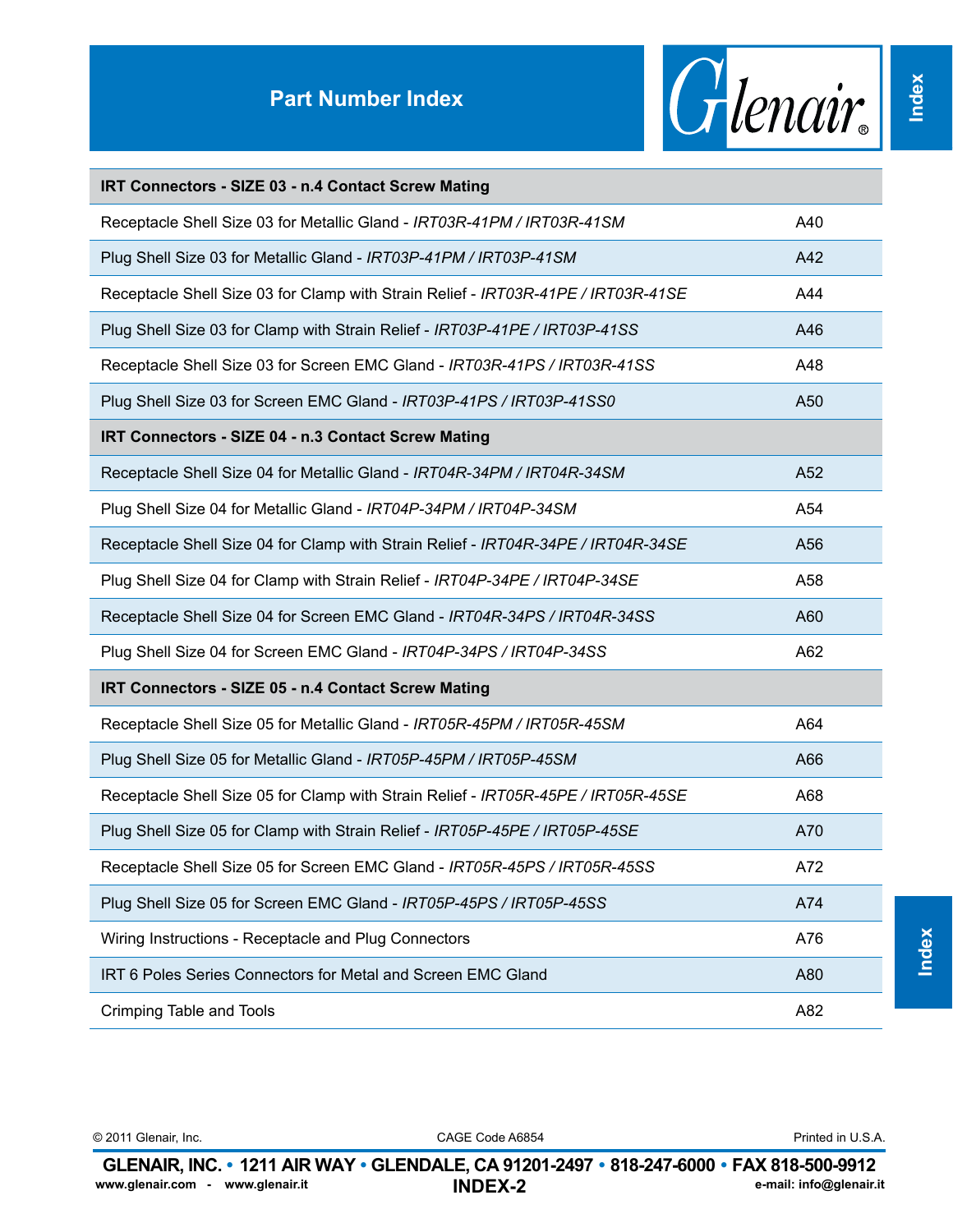

| ITS 901 Series Connectors - Reverse Bayonet Single Pole Power Connector                   | Page           |
|-------------------------------------------------------------------------------------------|----------------|
| Intoduction                                                                               | <b>B1</b>      |
| <b>Technical Characteristics</b>                                                          | <b>B2</b>      |
| <b>Available Configurations</b>                                                           | B <sub>5</sub> |
| How to Order / Part Number Breakdown                                                      | <b>B6</b>      |
| ITS 901 02 Front and Rear Mount Receptacle                                                | <b>B7</b>      |
| ITS901 02 50-2P / ITS901 02 50-3P / ITS901 02 50-31P / ITS901 02 50-N31P                  | <b>B7</b>      |
| ITS901 02 50-2S / ITS901 02 50-3S / ITS901 02 50-31S / ITS901 02 50-N31S                  | B7             |
| ITS 901 00 - 1 Front and Rear Mount Receptacle Connector for Single Wires Cable Clamp     | <b>B</b> 9     |
| ITS90100 50-2P1 / ITS90100 50-3P1 / ITS90100 50-31P1 / ITS90100 50-N31P1                  | <b>B9</b>      |
| ITS90100 50-2S1 / ITS90100 50-3S1 / ITS90100 50-31S1 / ITS90100 50-N31S1                  | <b>B9</b>      |
| ITS 901 06 - 1 Straight Cylindrical Plug for Single Wires Cable Clamp                     | <b>B11</b>     |
| ITS90106 50-2P1 / ITS90106 50-3P1 / ITS90106 50-31P1 / ITS90106 50-N31P1                  | <b>B11</b>     |
| ITS90106 50-2S1 / ITS90106 50-3S1 / ITS90106 50-31S1 / ITS90106 50-N31S1                  | <b>B11</b>     |
| ITS 901 06G - 1 Straight Plug with Rubber Recovered Coupling for Single Wires Cable Clamp | <b>B13</b>     |
| ITS90106G 50-2P1 / ITS90106G 50-3P1 / ITS90106G 50-31P1 / ITS90106G 50-N31P1              | <b>B13</b>     |
| ITS90106G 50-2S1 / ITS90106G 50-3S1 / ITS90106G 50-31S1 / ITS90106G 50-N31S1              | <b>B13</b>     |
| ITS 901 00 - 2 Front and Rear Mount Receptacle for Jacketed Cable                         | <b>B15</b>     |
| ITS90100 50-2P2 / ITS90100 50-3P2 / ITS90100 50-31P2 / ITS90100 50-N31P2                  | <b>B15</b>     |
| ITS90100 50-2S2 / ITS90100 50-3S2 / ITS90100 50-31S2 / ITS90100 50-N31S2                  | <b>B15</b>     |
| ITS 901 06 - 2 Straight Cylindrical Plug for Jacketed Cable                               | <b>B17</b>     |
| ITS90106 50-2P2 / ITS90106 50-3P2 / ITS90106 50-31P2 / ITS90106 50-N31P2                  | B17            |
| ITS90106 50-2S2 / ITS90106 50-3S2 / ITS90106 50-31S2 / ITS90106 50-N31S2                  | <b>B17</b>     |

© 2011 Glenair, Inc. CAGE Code A6854 Printed in U.S.A.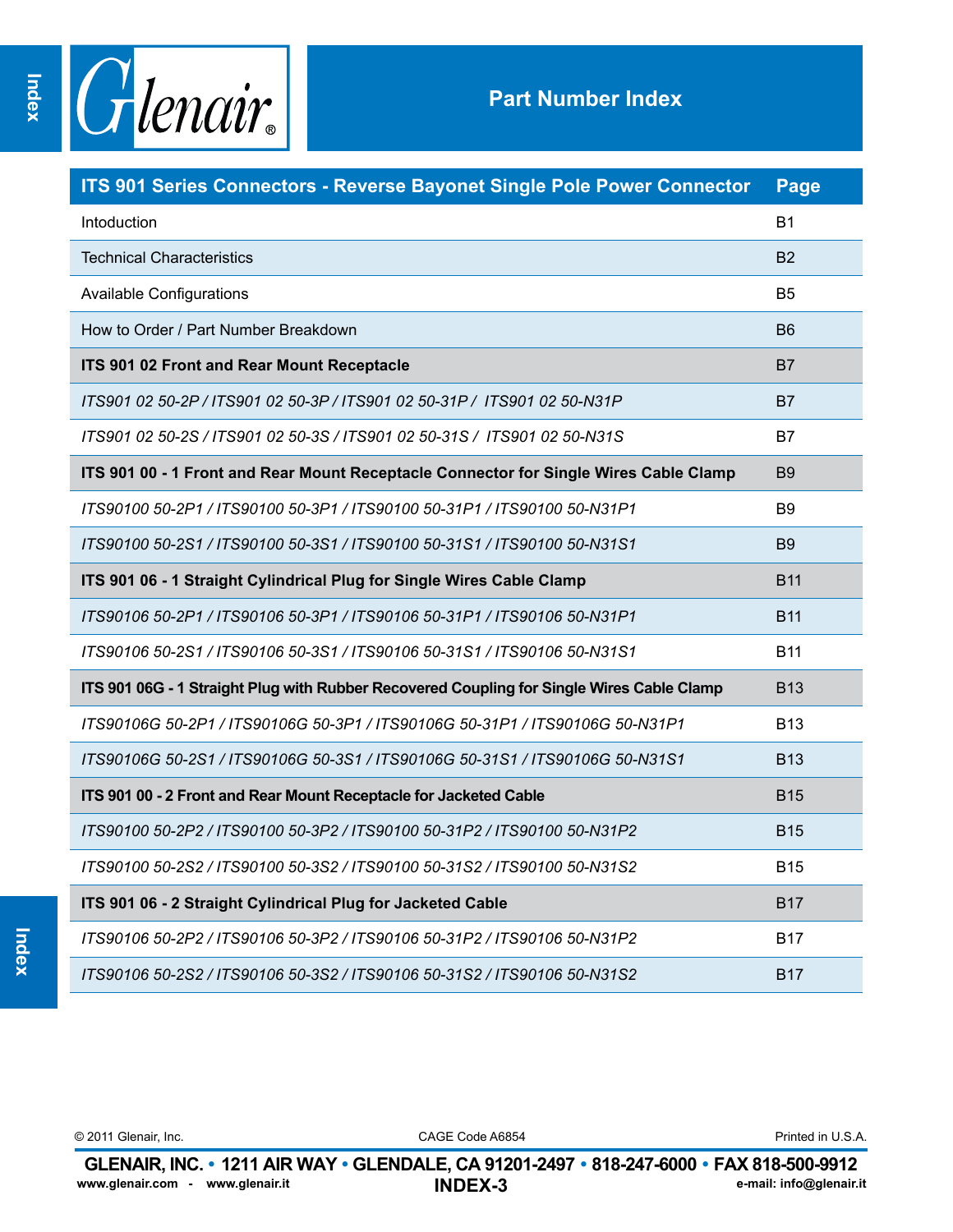

**Index**

| ITS 901 06G - 2 Straight Plug with Rubber Recovered Coupling for Jacketed Cable        | <b>B19</b>      |
|----------------------------------------------------------------------------------------|-----------------|
| ITS90106G 50-2P2 / ITS90106G 50-3P2 / ITS90106G 50-31P2 / ITS90106G 50-N31P2           | <b>B19</b>      |
| ITS90106G 50-2S2 / ITS90106G 50-3S2 / ITS90106G 50-31S2 / ITS90106G 50-N31S2           | <b>B19</b>      |
| ITS 901 00 - 3 Front and Rear Mount Receptacle for Single Wires and Conduit            | <b>B21</b>      |
| ITS90100 50-2P3 / ITS90100 50-3P3 / ITS90100 50-31P3 / ITS90100 50-N31P3               | <b>B21</b>      |
| ITS90100 50-2S3 / ITS90100 50-3S3 / ITS90100 50-31S3 / ITS90100 50-N31S3               | <b>B21</b>      |
| ITS 901 06 - 3 Straight Plug for Single Wires and Conduit for Single Wires and Conduit | <b>B23</b>      |
| ITS90106 50-2P3 / ITS90106 50-3P3 / ITS90106 50-31P3 / ITS90106 50-N31P3               | <b>B23</b>      |
| ITS90106 50-2S3 / ITS90106 50-3S3 / ITS90106 50-31S3 / ITS90106 50-N31S3               | <b>B23</b>      |
| ITS 901 06G - 3 Straight Cylindrical Plug with Rubber Recovered Coupling               | <b>B25</b>      |
| ITS90106 G50-2P3 / ITS90106 G50-3P3 / ITS90106 G50-31P3 / ITS90106 G50-N31P3           | <b>B25</b>      |
| ITS90106 G50-2S3 / ITS90106 G50-3S3 / ITS90106 G50-31S3 / ITS90106 G50-N31S3           | <b>B25</b>      |
| Accessories - 979-02T F6 / 979-TM-B                                                    | <b>B27</b>      |
| Accessories - TP 2 110 / SP 979-46 (Non Conductive) / 979 05-F6                        | <b>B28</b>      |
| Assembly Instructions - Receptacle and Plug Connectors                                 | <b>B29</b>      |
| Panel Cut Out and Mounting Data / Crimping Table and Tools                             | <b>B33</b>      |
| ITS 500 Series Connectors - Reverse Bayonet Single Pole Power Connector                | <b>Page</b>     |
| Intoduction                                                                            | C <sub>1</sub>  |
| <b>Technical Characteristics</b>                                                       | C <sub>2</sub>  |
| Available Configurations                                                               | C <sub>5</sub>  |
| How to Order / Part Number Breakdown                                                   | C <sub>6</sub>  |
| Front Mount Receptacle for Jacketed Cables<br>ITS500 00 GA40P - ITS500 00 GA40S        | C7              |
| Rear Mount Receptacle for Jacketed Cables<br>ITS500 030 GA40P / ITS500 030 GA40S       | C <sub>9</sub>  |
| <b>Straight Plug for Jacketed Cables</b><br>ITS500 06 GA40P / ITS500 06 GA40S          | C <sub>11</sub> |

**INDEX-4 GLENAIR, INC. • 1211 AIR WAY • GLENDALE, CA 91201-2497 • 818-247-6000 • FAX 818-500-9912**<br>www.glenair.com - www.glenair.it **INDEX-4** e-mail: info@glenair.it © 2011 Glenair, Inc. CAGE Code A6854 www.glenair.com - www.glenair.it

Printed in U.S.A.